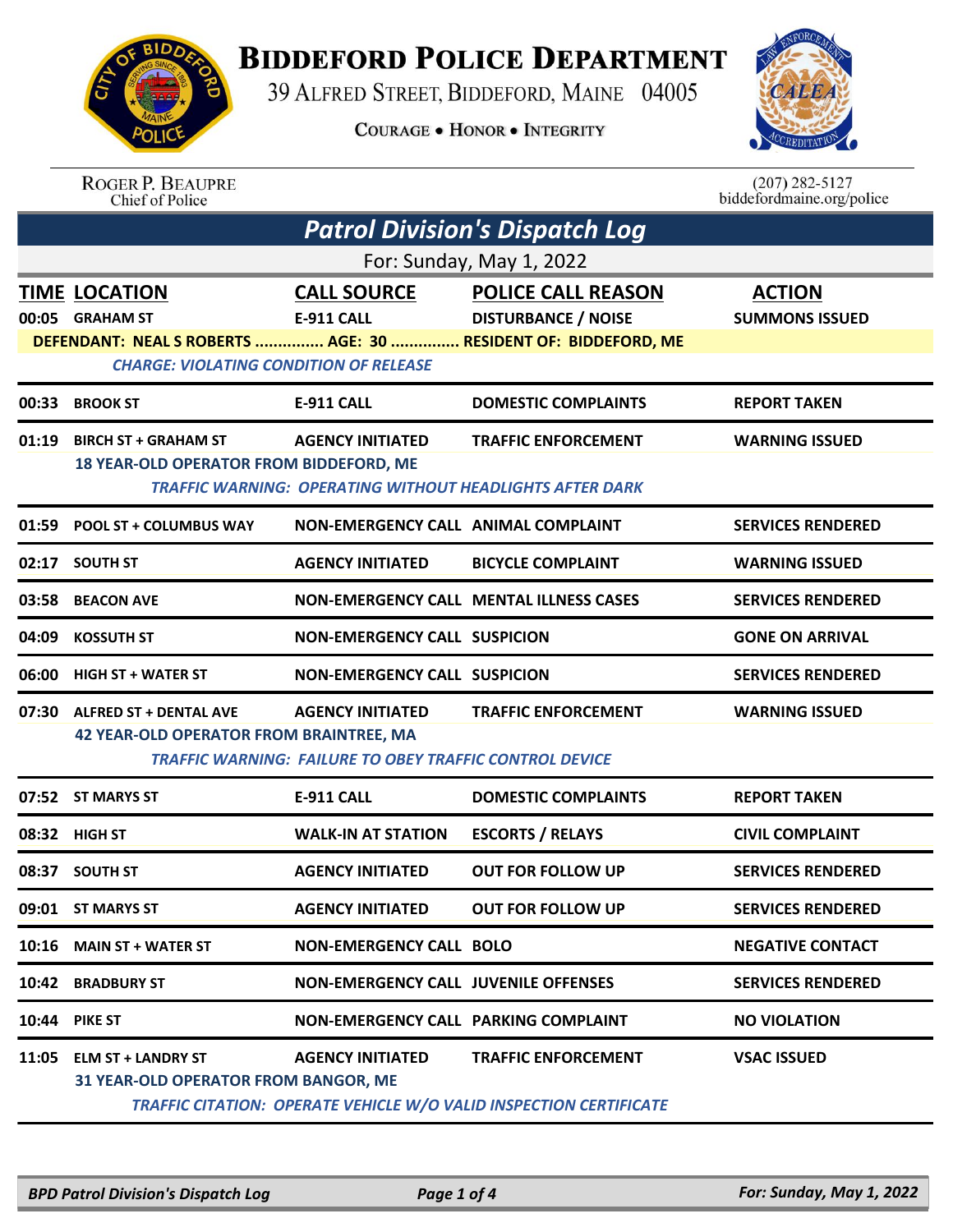|       | <b>TIME LOCATION</b><br>11:18 POOL ST + DECARY RD                                        | <b>CALL SOURCE</b><br><b>AGENCY INITIATED</b>                                        | <b>POLICE CALL REASON</b><br><b>TRAFFIC ENFORCEMENT</b>                                             | <b>ACTION</b><br><b>WARNING ISSUED</b> |
|-------|------------------------------------------------------------------------------------------|--------------------------------------------------------------------------------------|-----------------------------------------------------------------------------------------------------|----------------------------------------|
|       | 21 YEAR-OLD OPERATOR FROM NORFOLK, MA                                                    | <b>TRAFFIC WARNING: SPEEDING 10-14 MPH OVER LIMIT</b>                                |                                                                                                     |                                        |
|       | 11:19 ALFRED ST                                                                          | <b>NON-EMERGENCY CALL CIVIL COMPLAINT</b>                                            |                                                                                                     | <b>CIVIL COMPLAINT</b>                 |
| 11:27 | <b>CRICKETT LN</b>                                                                       | <b>NON-EMERGENCY CALL ALARM - POLICE</b>                                             |                                                                                                     | <b>BUILDING CHECK/SECURE</b>           |
|       | 11:28 POOL ST + DECARY RD                                                                | <b>AGENCY INITIATED</b>                                                              | <b>TRAFFIC ENFORCEMENT</b>                                                                          | <b>WARNING ISSUED</b>                  |
|       | 11:28 ICE HOUSE RD                                                                       | <b>E-911 CALL</b>                                                                    | 911 MISUSE                                                                                          | <b>SERVICES RENDERED</b>               |
| 11:29 | ALFRED ST + MEDICAL CENTER D AGENCY INITIATED<br>36 YEAR-OLD OPERATOR FROM WATERBORO, ME | <b>TRAFFIC WARNING: FAILURE TO REGISTER VEHICLE</b>                                  | <b>TRAFFIC ENFORCEMENT</b><br><b>TRAFFIC WARNING: OPERATING VEHICLE WITH INADEQUATE REAR LIGHTS</b> | <b>WARNING ISSUED</b>                  |
|       | <b>11:34 MAIN ST</b>                                                                     | <b>E-911 CALL</b>                                                                    | <b>DOMESTIC COMPLAINTS</b>                                                                          | <b>REPORT TAKEN</b>                    |
| 11:48 | <b>MARINER WAY</b>                                                                       | NON-EMERGENCY CALL SHOPLIFTING                                                       |                                                                                                     | <b>REPORT TAKEN</b>                    |
| 11:48 | <b>GRANITE POINT RD + TIMBER P</b>                                                       | NON-EMERGENCY CALL PARKING COMPLAINT                                                 |                                                                                                     | <b>PARKING TICKET ISSUED</b>           |
| 11:57 | <b>DALE CIR</b>                                                                          | <b>E-911 CALL</b>                                                                    | <b>THEFT</b>                                                                                        | <b>REPORT TAKEN</b>                    |
|       | 12:52 WEST ST<br>35 YEAR-OLD OPERATOR FROM BIDDEFORD, ME                                 | <b>AGENCY INITIATED</b><br><b>TRAFFIC WARNING: MOTOR VEHICLE FOLLOWING TOO CLOSE</b> | <b>TRAFFIC ENFORCEMENT</b>                                                                          | <b>WARNING ISSUED</b>                  |
| 14:13 | ALFRED ST + BIDDEFORD GATEW E-911 CALL                                                   |                                                                                      | <b>ROAD HAZARD</b>                                                                                  | <b>GONE ON ARRIVAL</b>                 |
|       | <b>14:40 HILL ST</b>                                                                     | NON-EMERGENCY CALL ANIMAL COMPLAINT                                                  |                                                                                                     | <b>SERVICES RENDERED</b>               |
|       | 14:54 MAY ST                                                                             | <b>AGENCY INITIATED</b>                                                              | <b>COMMUNITY ENGAGEMENT</b>                                                                         | <b>SERVICES RENDERED</b>               |
|       | 15:02 BOULDER WAY                                                                        | E-911 CALL                                                                           | <b>SUSPICION</b>                                                                                    | <b>NEGATIVE CONTACT</b>                |
|       | 15:05 HIGH ST                                                                            | <b>AGENCY INITIATED</b>                                                              | <b>OUT FOR FOLLOW UP</b>                                                                            | <b>SERVICES RENDERED</b>               |
|       | 15:13 HIGH ST                                                                            | <b>AGENCY INITIATED</b>                                                              | <b>CHECK WELFARE</b>                                                                                | <b>SERVICES RENDERED</b>               |
|       | 15:21 WEST ST                                                                            | NON-EMERGENCY CALL ILLEGAL DUMPING                                                   |                                                                                                     | <b>REPORT TAKEN</b>                    |
|       | 15:25 HILLS BEACH RD<br>24 YEAR-OLD OPERATOR FROM BIDDEFORD, ME                          | <b>AGENCY INITIATED</b>                                                              | <b>TRAFFIC ENFORCEMENT</b><br>TRAFFIC WARNING: OPERATE VEHICLE W/O VALID INSPECTION CERTIFICATE     | <b>WARNING ISSUED</b>                  |
|       | 15:26 ELM ST                                                                             | NON-EMERGENCY CALL SHOPLIFTING                                                       |                                                                                                     | <b>SUMMONS ISSUED</b>                  |
|       | DEFENDANT: JEFFREY TIPPETT  AGE: 54  RESIDENT OF: BIDDEFORD, ME                          | <b>CHARGE: THEFT BY UNAUTHORIZED TAKING OR TRANSFER - SHOPLIFTING</b>                |                                                                                                     |                                        |
|       | 15:35 FOSS ST + POOL ST                                                                  | <b>E-911 CALL</b>                                                                    | <b>FIGHTS</b>                                                                                       | <b>SERVICES RENDERED</b>               |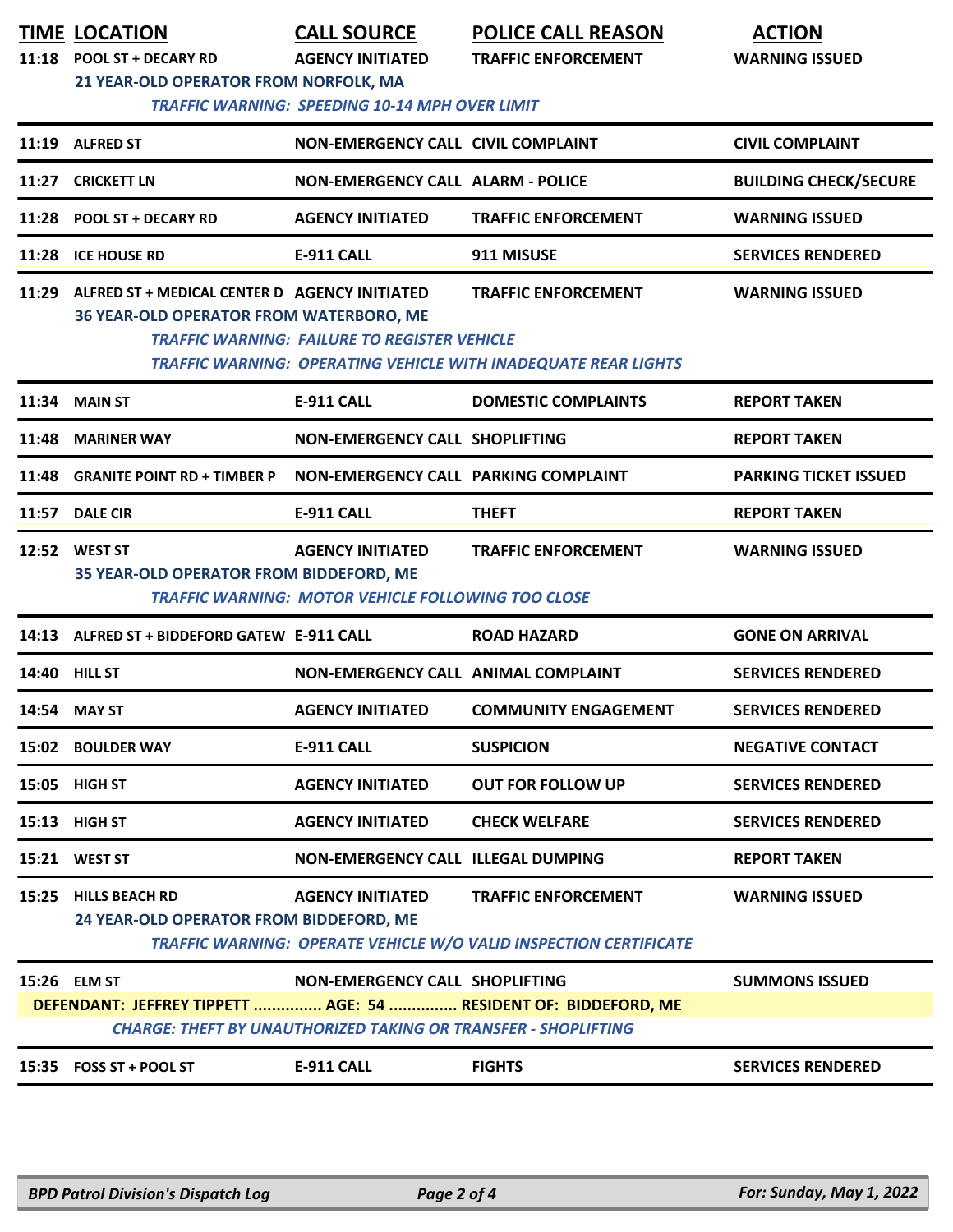## **TIME LOCATION CALL SOURCE POLICE CALL REASON ACTION**

**15:47 GRANITE ST E-911 CALL ASSIST: MEDICAL W/ ASSIST SUMMONS ISSUED**

**DEFENDANT: JUVENILE - A ............... AGE: 15 ............... RESIDENT OF: BIDDEFORD, ME**

*CHARGE: MINOR CONSUMING LIQUOR* 

|       | 16:14 MIDDLE ST                                                                | <b>NON-EMERGENCY CALL SUSPICION</b>                                                        |                                                                                               | <b>SERVICES RENDERED</b>     |
|-------|--------------------------------------------------------------------------------|--------------------------------------------------------------------------------------------|-----------------------------------------------------------------------------------------------|------------------------------|
|       | 16:27 ALFRED ST                                                                | <b>E-911 CALL</b>                                                                          | <b>VEHICLE CRASH - HIGH MECHANISM STATE FORM TAKEN</b>                                        |                              |
| 16:35 | <b>LINCOLN ST</b>                                                              | <b>E-911 CALL</b>                                                                          | <b>DOMESTIC COMPLAINTS</b>                                                                    | <b>SERVICES RENDERED</b>     |
| 17:47 | <b>TIGER WAY</b>                                                               | <b>ALARM</b>                                                                               | <b>ALARM - POLICE</b>                                                                         | <b>BUILDING CHECK/SECURE</b> |
|       | <b>18:02 FORTUNES ROCKS RD</b>                                                 | <b>AGENCY INITIATED</b>                                                                    | <b>COMMUNITY ENGAGEMENT</b>                                                                   | <b>NO VIOLATION</b>          |
| 18:03 | <b>BOULDER WAY</b>                                                             | <b>NON-EMERGENCY CALL OUT FOR FOLLOW UP</b>                                                |                                                                                               | <b>REPORT TAKEN</b>          |
| 18:17 | <b>CENTER ST</b>                                                               | <b>AGENCY INITIATED</b>                                                                    | <b>OUT FOR FOLLOW UP</b>                                                                      | <b>SERVICES RENDERED</b>     |
| 18:39 | <b>BRADBURY ST</b>                                                             | <b>NON-EMERGENCY CALL SUSPICION</b>                                                        |                                                                                               | <b>SERVICES RENDERED</b>     |
|       | 18:57 FOSS ST + SUMMER ST                                                      | NON-EMERGENCY CALL DISTURBANCE / NOISE                                                     |                                                                                               | <b>NO ACTION REQUIRED</b>    |
| 20:07 | <b>WEST ST + GRAHAM ST</b><br><b>26 YEAR-OLD OPERATOR FROM YORK HARBOR, ME</b> | <b>AGENCY INITIATED</b><br><b>TRAFFIC WARNING: OPERATING WITHOUT HEADLIGHTS AFTER DARK</b> | <b>TRAFFIC ENFORCEMENT</b>                                                                    | <b>WARNING ISSUED</b>        |
|       | 20:09 FOREST ST + WOODLAND DR                                                  | NON-EMERGENCY CALL ARTICLES LOST/FOUND                                                     |                                                                                               | <b>NO ACTION REQUIRED</b>    |
|       | 20:14 CENTER ST                                                                | <b>AGENCY INITIATED</b>                                                                    | <b>OUT FOR FOLLOW UP</b>                                                                      | <b>SERVICES RENDERED</b>     |
| 20:30 | <b>PIERSONS LN</b>                                                             | <b>NON-EMERGENCY CALL CHECK WELFARE</b>                                                    |                                                                                               | <b>SERVICES RENDERED</b>     |
| 20:50 | <b>MAINE TPKE + ALFRED ST</b>                                                  | <b>E-911 CALL</b>                                                                          | <b>BOLO</b>                                                                                   | <b>NEGATIVE CONTACT</b>      |
| 21:00 | <b>ALFRED ST</b><br>22 YEAR-OLD OPERATOR FROM OLD ORCHARD BEACH, ME            | <b>AGENCY INITIATED</b>                                                                    | <b>TRAFFIC ENFORCEMENT</b><br><b>TRAFFIC WARNING: OPERATING WITHOUT HEADLIGHTS AFTER DARK</b> | <b>WARNING ISSUED</b>        |
|       | 21:07 WASHINGTON ST                                                            |                                                                                            | NON-EMERGENCY CALL ASSIST: MEDICAL W/ ENGINE                                                  | <b>NO TRANSPORT</b>          |
|       | 21:07 BOULDER WAY                                                              | <b>NON-EMERGENCY CALL SUSPICION</b>                                                        |                                                                                               | <b>SERVICES RENDERED</b>     |
|       | 21:10 ALFRED ST                                                                | NON-EMERGENCY CALL ANIMAL COMPLAINT                                                        |                                                                                               | <b>SERVICES RENDERED</b>     |
|       | 21:36 WEST ST                                                                  | <b>WALK-IN AT STATION</b>                                                                  | <b>FRAUD / SCAM</b>                                                                           | <b>SERVICES RENDERED</b>     |
| 21:50 | <b>MAIN ST</b>                                                                 | <b>AGENCY INITIATED</b>                                                                    | <b>SUSPICION</b>                                                                              | <b>FIELD INTERVIEW</b>       |
|       | 22:06 BRACKETT ST<br><b>CHARGE: WARRANT ARREST</b>                             | <b>E-911 CALL</b>                                                                          | <b>WARRANT ARREST</b><br>DEFENDANT: KERRI L WILLIAMS  AGE: 49  RESIDENT OF: BIDDEFORD, ME     | <b>ARREST(S) MADE</b>        |
|       | 22:12 ALFRED ST                                                                | <b>WALK-IN AT STATION</b>                                                                  | ATTEMPTED/THREATENED SUICIDE REPORT TAKEN                                                     |                              |
| 22:25 | <b>MAIN ST</b>                                                                 | <b>E-911 CALL</b>                                                                          | <b>DISTURBANCE / NOISE</b>                                                                    | <b>SERVICES RENDERED</b>     |